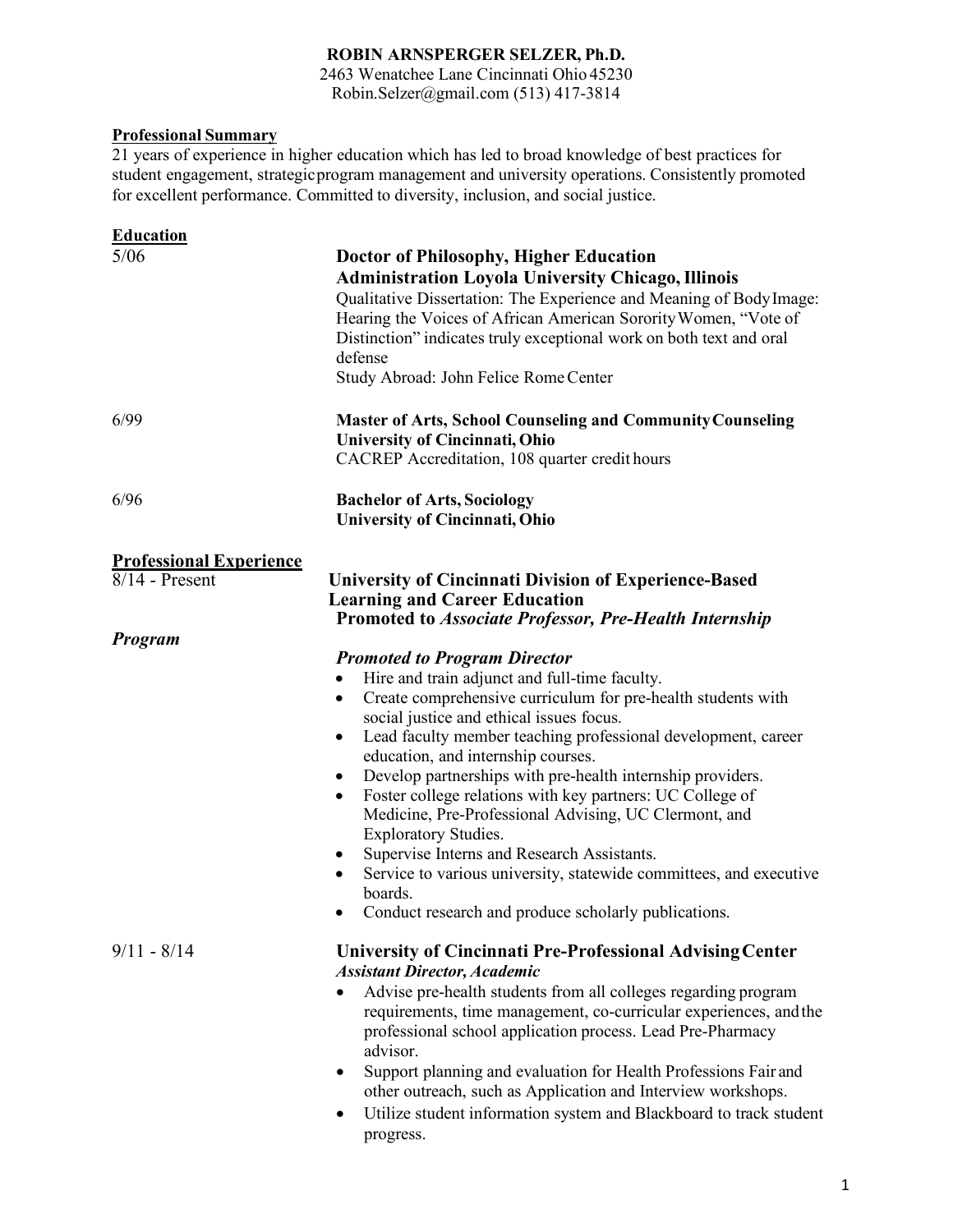|               | Create, market, and teach 4 personal statement workshops per                                                                                                           |
|---------------|------------------------------------------------------------------------------------------------------------------------------------------------------------------------|
|               | year serving 100 students annually.<br>Launch first Financial Literacy Workshop for Pre-Professional<br>٠                                                              |
|               | students.                                                                                                                                                              |
|               | Use student-centered approach with the goal of student success and<br>٠<br>retention.                                                                                  |
|               | Supervise graduate student interns who support freshman orientation.<br>٠<br>Mentor Pre-Pharmacy Student Society.<br>$\bullet$                                         |
|               | Evaluate Goldwater scholarship applications for selection committee,<br>Office of Nationally Competitive Awards.                                                       |
|               | Serve on newly formed Undergraduate Research Council.<br>$\bullet$                                                                                                     |
|               | Serve on Tyehimba Afrocentric graduation, Safe SocialPlanning,<br>$\bullet$<br>and Greek Awards Selection committee.                                                   |
|               | Serve on Search committees for Learning Assistance Center<br>Tutoring Program Coordinator and Provostal Liaison to Advising.                                           |
| $2/10 - 9/11$ | University of Cincinnati Alumni Association                                                                                                                            |
|               | <b>Program Director for Cincinnati Outreach</b><br>Build, execute, and evaluate annual calendar of programs and<br>$\bullet$                                           |
|               | services for 240,000 alumni base.                                                                                                                                      |
|               | Leverage technology and social media platforms, such as Regonline,<br>٠<br>Vertical Response, Facebook, Twitter, and Linked In to market<br>events on a regular basis. |
|               | Manage relationships with 12 college alumni boards and<br>$\bullet$                                                                                                    |
|               | oversee college alumni subsidy fund monetary allocations.                                                                                                              |
|               | Establish staff liaison relationship with 13 special interest alumni<br>$\bullet$<br>volunteer groups, including African American Alumni Affiliate,                    |
|               | Greek Affairs Alumni Council, and LGBTQ Alumni and Friends<br>group.                                                                                                   |
|               | Supervise team of two staff to coordinate 3 scholarships and oversee<br>٠<br>SAC: undergraduate Student Alumni Council.                                                |
|               | Serve on Presidential Leadership Medal of Excellence selection<br>$\bullet$<br>committee (3 year term into 2013).                                                      |
|               | Represent Alumni Association on University of Cincinnati Diversity                                                                                                     |
|               | Council.                                                                                                                                                               |
|               | Union Institute & University, Cincinnati, Ohio                                                                                                                         |
| $1/08 - 6/09$ | <b>Promoted to Assistant Dean for Administration</b><br>Carried all responsibilities of Director of Academic Program                                                   |
|               | Development and added oversight of administering comprehensive                                                                                                         |
|               | exam process.                                                                                                                                                          |
|               | Support institutional values of andragogy, curricular values of<br>social relevance and theory to practice.                                                            |
| $5/06 - 1/08$ | <b>Promoted to Director of Academic Program Development</b>                                                                                                            |
|               | Demonstrate academic leadership in planning, developing,                                                                                                               |
|               | administering, and evaluating the Cohort Ph.D. in                                                                                                                      |
|               | Interdisciplinary Studies with leadership, ethics, social change<br>concentrations.                                                                                    |
|               | Develop Doctoral Learner Handbook.<br>٠                                                                                                                                |
|               | Serve as member of Doctoral Admissions Committee.<br>٠                                                                                                                 |
|               | Coordinate bi-annual academic residency experience.                                                                                                                    |
|               | Orient, train, and rapport building with faculty through the use<br>٠<br>of Adobe Connect web video conferencing program.                                              |
|               | Chair multiple search committees.<br>٠                                                                                                                                 |
|               |                                                                                                                                                                        |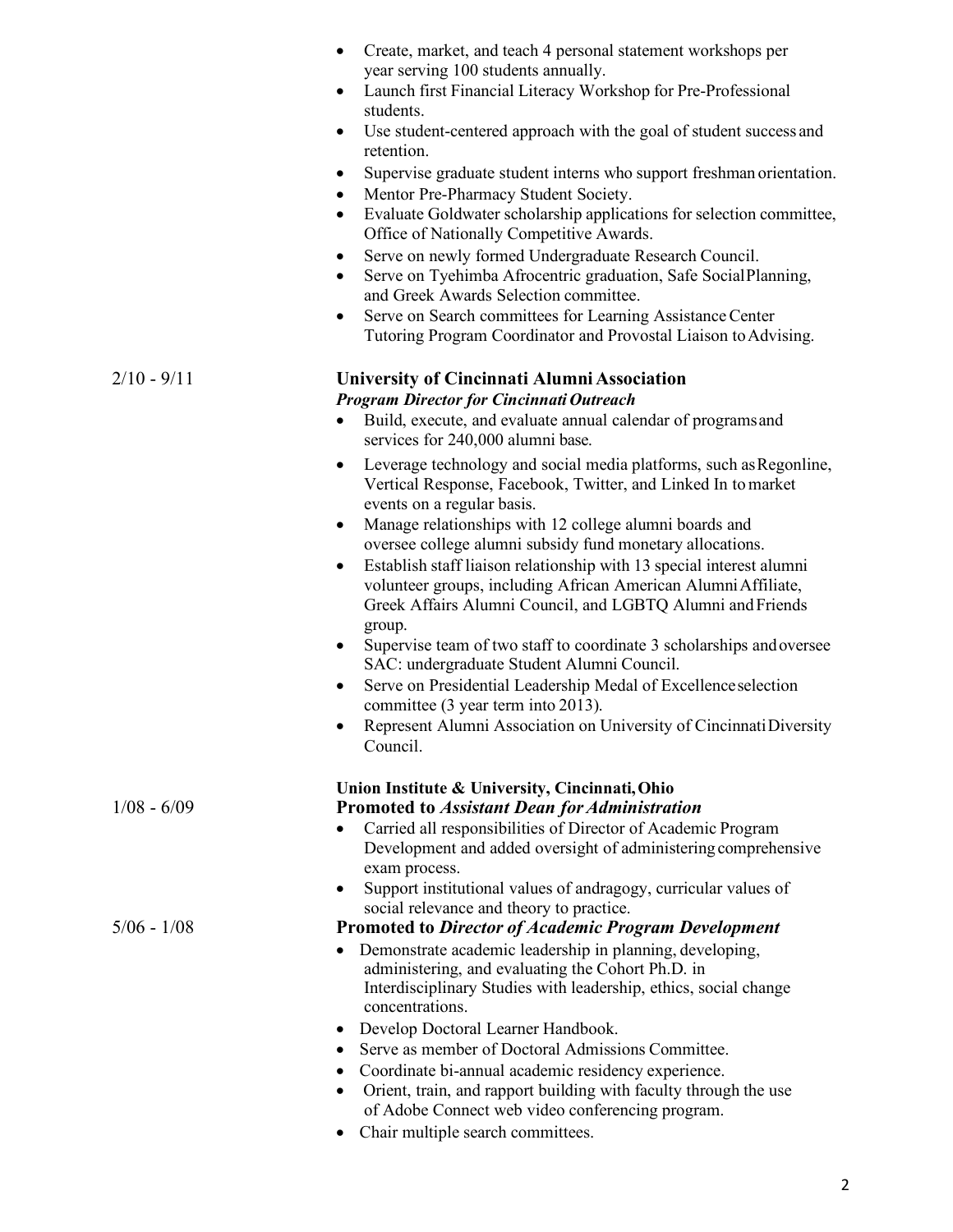| $8/03 - 5/06$   | Supervise one full-time employee.<br><b>Doctoral Admissions Counselor</b>                                                                                                                               |
|-----------------|---------------------------------------------------------------------------------------------------------------------------------------------------------------------------------------------------------|
|                 | Articulate the nature of a low-residency, Ph.D. in Interdisciplinary<br>Arts and Sciences to national prospect pool.                                                                                    |
|                 | Recruit prospects and matriculate 40 students a year.<br>$\bullet$                                                                                                                                      |
|                 | Conduct in-person and online information sessions via Elluminate.<br>$\bullet$                                                                                                                          |
|                 | Track and report recruitment and enrollment efforts via<br>٠                                                                                                                                            |
|                 | Goldmine Customer Relationship Management Software.                                                                                                                                                     |
|                 | <b>Loyola University Chicago Higher Education Program</b>                                                                                                                                               |
| $8/02 - 8/03$   | <b>Graduate Assistant</b>                                                                                                                                                                               |
|                 | Support preparation for NCATE Accreditation.                                                                                                                                                            |
|                 | Provide teaching assistance to faculty and support program<br>٠<br>administration efforts.                                                                                                              |
|                 | <b>University of Cincinnati Women's Center</b>                                                                                                                                                          |
| $8/01 - 7/02$   | <b>Promoted to Acting Director</b>                                                                                                                                                                      |
|                 | Manage fiscal responsibilities for \$220,000 budget.                                                                                                                                                    |
|                 | Establish annual goals, objectives, and long-term strategy.<br>$\bullet$                                                                                                                                |
|                 | Represent Women's Center to local and national organizations.<br>٠                                                                                                                                      |
|                 | Coordinate staff hiring, training, supervision, and evaluation.                                                                                                                                         |
|                 | Collaborate with Women's Studies department.                                                                                                                                                            |
| $5/00 - 8/01$   | <b>Promoted to Assistant Director</b>                                                                                                                                                                   |
|                 | Carried all of the responsibilities of Program Coordinator and added<br>$\bullet$                                                                                                                       |
| $1/99 - 5/00$   | supervision of 2 full-time professional staff.<br><b>Promoted to Program Coordinator</b>                                                                                                                |
|                 | Create award-winning Women and Racism diversity program in<br>$\bullet$                                                                                                                                 |
|                 | collaboration with the Racial Awareness Program.                                                                                                                                                        |
|                 | Facilitate curriculum for White Women Against Racism (WWAR)8-<br>٠<br>week discussion group.                                                                                                            |
|                 | Solicit support via grant writing.<br>٠                                                                                                                                                                 |
|                 | Supervise 2 Graduate Assistants who focus support and retention<br>$\bullet$                                                                                                                            |
|                 | outreach to Women of Color and Lesbian, Gay, Bisexual,<br>Transgender (LGBT) communities.                                                                                                               |
|                 | Perform program assessment.<br>$\bullet$                                                                                                                                                                |
|                 | Manage and allocate \$25,000 programming budget.                                                                                                                                                        |
|                 | Serve as a committee member for international student outreach,<br>$\bullet$<br>Friday Night Live: non-alcoholic social programming, Student<br>Organizations Leadership Conference, and the University |
|                 | Recognition Ceremony.                                                                                                                                                                                   |
|                 | Chair selection committee and oversee banquet for C-Ring, the<br>٠                                                                                                                                      |
|                 | university's highest award for senior women.                                                                                                                                                            |
|                 | Direct annual Take Our Daughters To Work Day.                                                                                                                                                           |
| $8/97 - 1/99$   | <b>Graduate Assistant</b>                                                                                                                                                                               |
|                 | Manage scheduling and payroll for office student staff.                                                                                                                                                 |
|                 | Recruit and train Peer Educators to present programs on sexual<br>$\bullet$<br>assault prevention for Students Organize Against Rape and eating                                                         |
|                 | disorders education for Students Educating About Eating Disorders.                                                                                                                                      |
|                 | Recommend appropriate reviews on the student paid general fee for<br>٠                                                                                                                                  |
|                 | Student Advisory Committee on the University Budget.                                                                                                                                                    |
|                 | Facilitate for The Leadershape Institute.<br>٠                                                                                                                                                          |
|                 | <b>University of Cincinnati Athletic Department</b>                                                                                                                                                     |
| $10/00 - 07/02$ | <i>Learning Assistant</i> (part-time)                                                                                                                                                                   |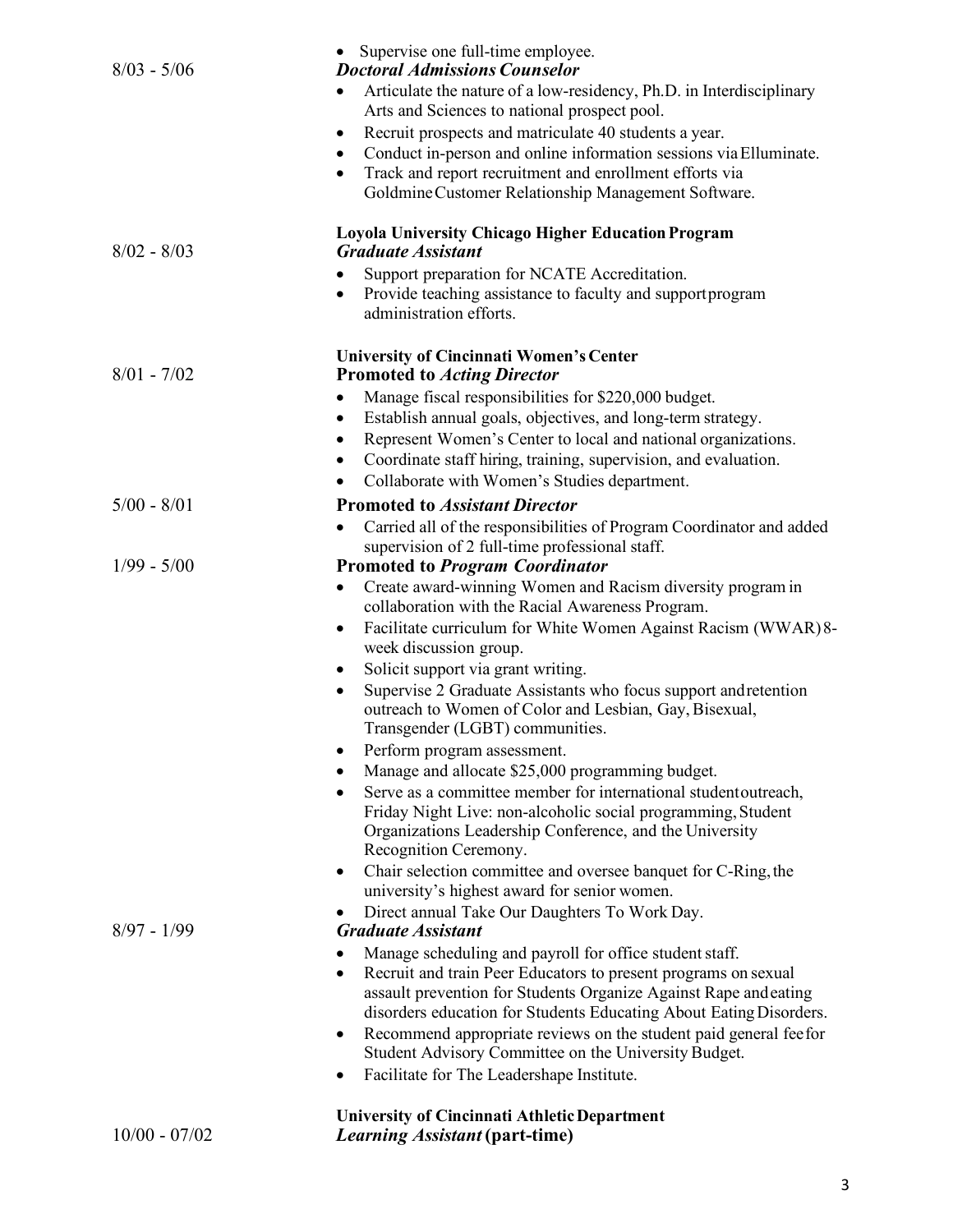|                                    | Provide academic support services to "at-risk" student athletes.                                                                                                                                                                                                                                                                                                                                                                                                                                                                                                                                                                                                                                                                                                                                                                                                                                                                                                         |
|------------------------------------|--------------------------------------------------------------------------------------------------------------------------------------------------------------------------------------------------------------------------------------------------------------------------------------------------------------------------------------------------------------------------------------------------------------------------------------------------------------------------------------------------------------------------------------------------------------------------------------------------------------------------------------------------------------------------------------------------------------------------------------------------------------------------------------------------------------------------------------------------------------------------------------------------------------------------------------------------------------------------|
| $4/98 - 5/04$                      | <b>Sycamore High School Student Assistance Program</b><br><i>Counselor</i> (part-time)<br>Led individual and group counseling on problem solving, crisis<br>intervention.                                                                                                                                                                                                                                                                                                                                                                                                                                                                                                                                                                                                                                                                                                                                                                                                |
| <b>Teaching Experience</b><br>2018 | <b>University of Cincinnati Division of Experience-Based</b><br><b>Learning and Career Education</b><br>PD 2065: Social Justice Awareness and Global Health<br><b>Experiences</b><br>PD 2065: Social Justice Awareness and Global Health Experiences<br>is designed to help students gain an effective understanding of the<br>realities of health access and the social determinants of inequities in<br>a global context. Students will assess their intercultural competence,<br>explore the ethical implications of international global health<br>volunteering, and gain real world experience by participating in a<br>short-term study tour to Oaxaca, Mexico. The study tour is in<br>partnership with Child Family Health International (CFHI). Students<br>will prepare for the study tour through participation in pre-departure<br>sessions and activities, which will introduce students to the Oaxacan<br>culture and etiquette.                           |
| 2016                               | University of Cincinnati Honor's Program<br><b>Co-teach HNRS 3011: World Folklore and Traditions</b><br>Students will be introduced to the genres of tales and<br>legends, foodways and festivals, folk groups and folk art,<br>and beliefs and folk rituals. Working one-on-one with<br>informants, students will collect, analyze, and archive<br>original research material in folklore, which will be<br>permanently archived in the Southwest Ohio Folklore<br>Archive in the University of Cincinnati's Archives & Rare<br>Books Library. Course includes study tour to Iceland.                                                                                                                                                                                                                                                                                                                                                                                   |
| 2014-Present                       | <b>University of Cincinnati Division of Experience-Based</b><br><b>Learning and Career Education</b><br>PD 3040/PD 1000: Exploring Health Professions<br>Exploring Health Professions is designed to help students gain a<br>wider and deeper understanding of the variety of health professions<br>and how to most effectively prepare for entry into the professions.<br>Students will explore the human side of healthcare, including<br>professionalism, ethical behaviors, healthcare disparities, cross-<br>cultural care, and interprofessional collaboration.<br>PD 2001: Advancing Success on the Pre-Health Pathway<br>This seminar is a sophomore progression course aligned with PD<br>1000 Exploring Health Professions. The course is focused on<br>application, integration and deepening knowledge of curricular<br>content for pre-health students including research, continued<br>professional development, pre-professional application preparation, |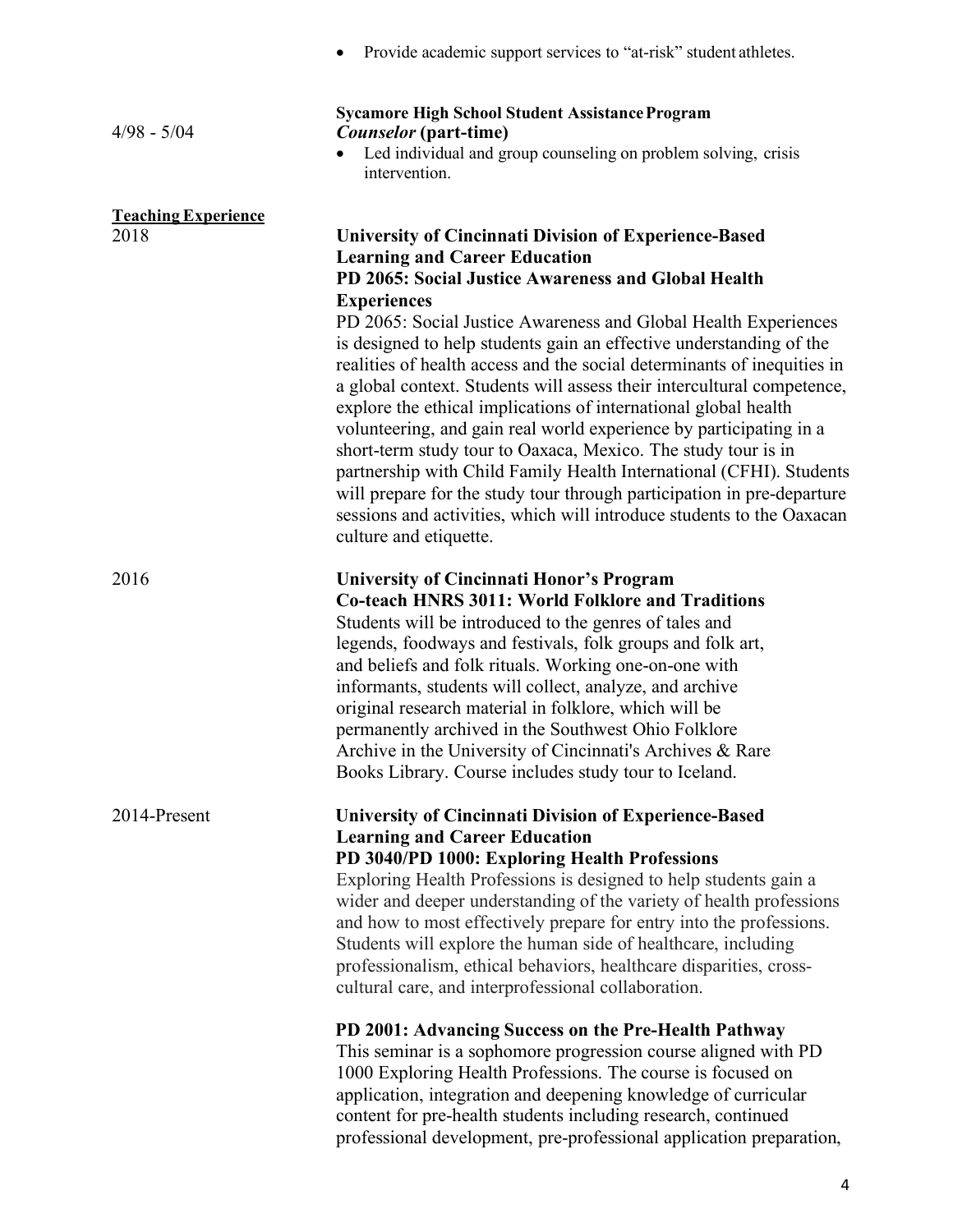and understanding the benefits of experiential learning. The class is highly personalized. Each student's needs are individually addressed and therefore class size is small.

**INT 3041: Experiential Learning in the Health Professions** After successful completion of Exploring Health Professions, students will have the option to gain real in healthcare settings. This course sequence is designed to provide a venue for reflection, assessment, and support to students engaged in pre-health internship experiences. Each course in the sequence will provide students with specific area of concentration to explore during their experience.

## **PD 3045: Exploring Global Health Internships**

This course will prepare students for a specific global health internship. Isolated versus collective impact, perspectives on American students abroad, poverty, power and privilege, participatory observation and critical engagement, voluntourism, human rights, and advocacy will be discussed with supporting readings. Explicit attention will be dedicated to the topics of medical and service learning ethics, safety, and reflection for learning. Leadership and team dynamics exercises will be incorporated when appropriate. Students will be required to coordinate with UC International Programs as a part of this course as well as conduct in-depth research into the customs, culture, and challenges of the country/countries to which they will be traveling for their internship.

| 2009 | Union Institute & University PhD in Interdisciplinary<br><b>Studies RMTH 881: Qualitative Inquiry and Social</b><br><b>Justice</b><br>Course examines Critical Race and Feminist theories and provides<br>introduction to phenomenological life history interviewing and scholarly<br>personal narrative writing. |
|------|-------------------------------------------------------------------------------------------------------------------------------------------------------------------------------------------------------------------------------------------------------------------------------------------------------------------|
| 2000 | <b>University of Cincinnati Introductory Self-Defense Workshops</b>                                                                                                                                                                                                                                               |
| 1999 | <b>University of Cincinnati Counselor Education</b><br>Program 18-213-501: Sexual Assault in American<br><b>Culture</b><br>Course used popular music, advertising, and film to explore sexual<br>assault as a cultural issue.                                                                                     |
| 1997 | <b>University of Cincinnati Counselor Education</b><br><b>Program Teaching Assistant for 3 quarters, Special</b><br>Topics: Life Experiential course created from cross-<br>cultural perspectives focused on developing autonomy,<br>identity, and life purpose.                                                  |

#### **Dissertation Committees**

#### **Union Institute & University**

- *Chair*, Mary Wilby, Assistant Professor of Nursing at Lasalle University, "*Among the Missing: The Experience ofVietnamese American Nursing Students*," completed 2014
- *Member*, Lawrence Benson, "*Uncovering the Psychologically Androgynous Post-Slavery*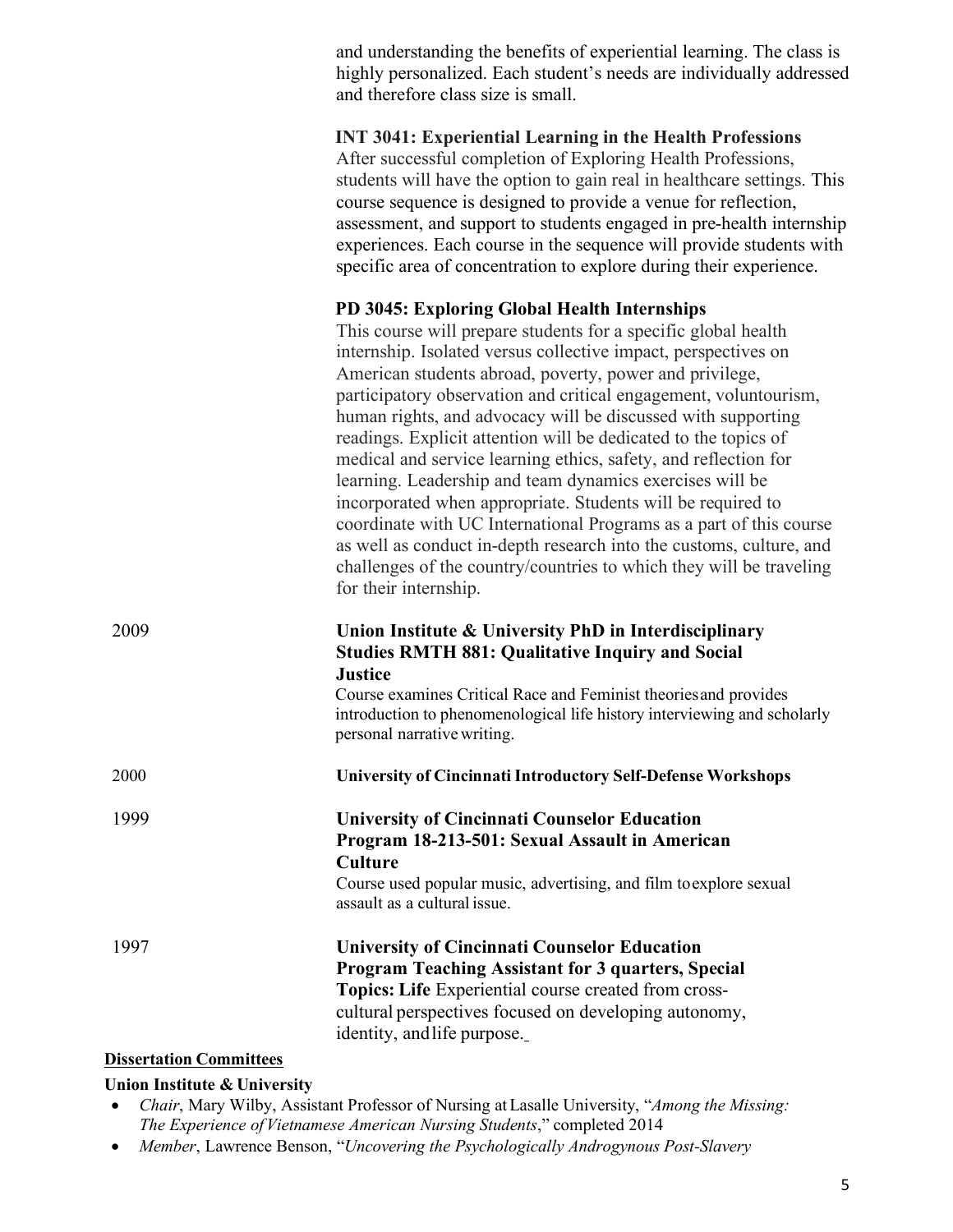*Subject: A Novelistic Approach to Scholarly Personal Narr*ative," completed 2015

• *Member*, Jill Stratton, Associate Dean for Undergraduate Residential Learning atWashington University, "*Emotional Intelligence and Positive Psychology: Frameworks for Fostering College Student Success*," completed 2011.

| <b>Grants</b>                      |                                                                   |
|------------------------------------|-------------------------------------------------------------------|
| 2018                               | CAAHP research grant, \$500                                       |
| 2018                               | ELCE Equity & Inclusion grant, \$1000 of \$10,000 grant           |
| 2017                               | ELCE Equity & Inclusion grant, \$975                              |
| 2017                               | ELCE faculty development grant for Intercultural Development      |
|                                    | Inventory Qualified Administrator training, \$800                 |
| 2017                               | International Programs Block Grant, \$7200                        |
| 2017                               | ELCE faculty development grant for CEIA conference, \$800         |
| 2016                               | College of Medicine Global Health Study Abroad grant, \$1000      |
| 2016                               | International Programs Faculty Study Abroad Development grant,    |
|                                    | \$2000                                                            |
| 2016                               | Ohio Cooperative Education Association (OCEA) research grant,     |
|                                    | \$1000                                                            |
| 2016                               | CAAHP research grant, \$500                                       |
| 2016                               | ProPEL faculty development grant for IPad Pro/Apple Pencil, \$800 |
| 2016                               | ProPEL faculty development grant for NAAHP conference, \$800      |
| 2016                               | NAAHP travel grant, \$1000                                        |
| 2016                               | University of Cincinnati Diversity and Inclusion Grant, \$3700    |
| 2015                               | Summer Instructional Technology Institute, UC Libraries, \$750    |
| 2015                               | ProPEL faculty development grant for CAAHP conference, \$800      |
| 2015                               | CAAHP travel grant, \$300                                         |
| 2015                               | Active Learning for Large Enrollment Courses, CET&L, \$500        |
| 2014                               | Experiential Course (Re) Design, CET&L, \$350                     |
|                                    |                                                                   |
|                                    |                                                                   |
| <b>Selected University Service</b> |                                                                   |
| 2016-2018<br>2017                  | ELCE Curriculum Committee, Prior Learning Assessment liaison      |
|                                    | Search Committee Chair Assistant Professor, Pre-Health Internship |
| Program<br>2017-Present            | Pre-Health Advisory Board                                         |
| 2017                               | CAAHP grant reviewer                                              |
| 2017-Present                       | Co-Advisor to GlobeMed student organization                       |
| 2017-2018                          | Advisor to Health Occupations Student Association (HOSA)          |
| 2016-2018                          | Advisor to A Kid Again student organization                       |
| 2016-2018                          | Advisor to Medical Ethics student organization                    |
| 2016                               | UC College of Pharmacy Council on Diversity                       |
| 2016                               | UC Diversity & Inclusion Working Group on Creating Inclusive      |
|                                    | Learning & Research Environments, Co-Chair                        |
| 2015-Present                       | ELCE Diversity & Inclusion Committee, Co-Founder and Co-Chair     |
| 2015                               | Search Committee Chair Assistant Director of International        |
|                                    | <b>Experiential Learning, ELCE</b>                                |
| 2015-2018                          | Pr1ze Mentor, Putting Retention 1st in the Zest for Excellence    |
| 2015                               | UC Women's Center Program Review Advisory Committee               |
| 2015                               | Tyehimba Afrocentric Graduation Celebration Committee             |
| 2015                               | UC College of Medicine Multiple Mini-Interview Rater              |
| 2015                               | <b>Common Read Committee</b>                                      |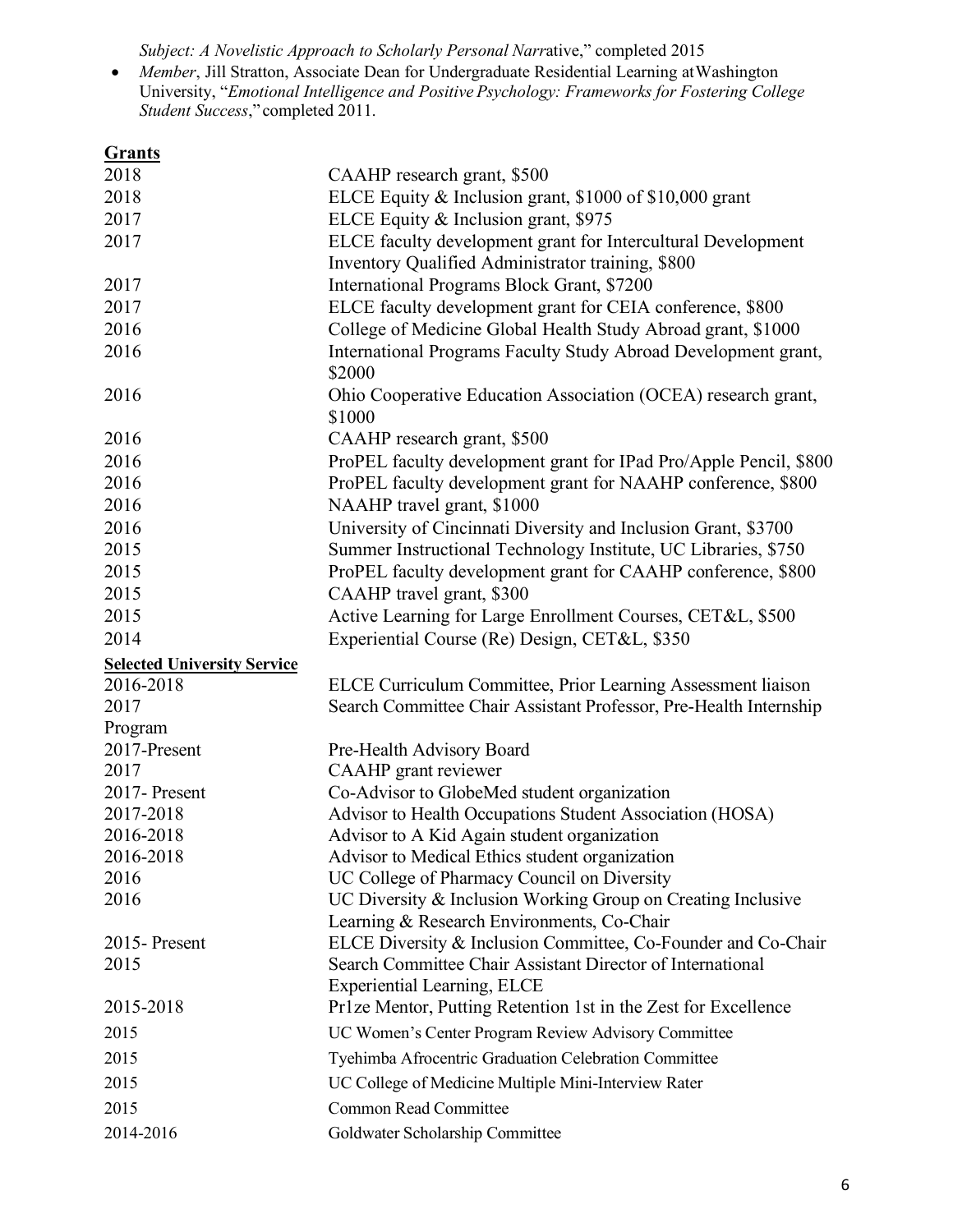| 2013-Present  | American Council on Education Women's State Network Ohio,<br>Institutional Representative for the University of Cincinnati, appointed by<br>the President, invited Executive Board member, Communication<br>Committee Chair, Co-Chair for State of Ohio |
|---------------|---------------------------------------------------------------------------------------------------------------------------------------------------------------------------------------------------------------------------------------------------------|
| 2014-Present  | Advisor to CWEST: University of Cincinnati Women in Excellence and<br>Spirit Together student organization/honorary                                                                                                                                     |
| 2011-2015     | Advisor to Pre-Pharmacy Student Society                                                                                                                                                                                                                 |
| 2012-2015     | UC Undergraduate Academic Advising Association (UCUAADA)                                                                                                                                                                                                |
|               | Executive Board, Interim Program Chair 2014-15                                                                                                                                                                                                          |
| 2015          | Professional Council of Best Practice for Experiential Learning                                                                                                                                                                                         |
| 2015          | Service Learning Advisory Committee                                                                                                                                                                                                                     |
| 2014-2016     | Undergraduate Research Council                                                                                                                                                                                                                          |
| 2015          | Professional Assessment & Learning (PAL) Re-Write Business Team                                                                                                                                                                                         |
| <b>Honors</b> |                                                                                                                                                                                                                                                         |
| 2017          | Selected for 3-year term as ACE WNO State Co-Chair                                                                                                                                                                                                      |
| 2017          | Jack Twyman Service Learning Award recipient                                                                                                                                                                                                            |
| 2016          | ACE WNO Regional Conference scholarship awardee                                                                                                                                                                                                         |
| 2016          | Pr1ze, Mentor of the year, nominated by mentee                                                                                                                                                                                                          |
| 2015          | Selected as member of 2015 cohort for University of Cincinnati e-                                                                                                                                                                                       |
|               | learning Backpack Project, received \$1600 in technology tools                                                                                                                                                                                          |
| 2014-2018     | Nominated by Turner's Scholar students as mentor and champion                                                                                                                                                                                           |
| 2015          | Tapped into Omicron Delta Kappa (ODK) honorary for leadership                                                                                                                                                                                           |
| 2015          | Outstanding Service by an Institutional Representative, ACE OWN                                                                                                                                                                                         |
| 2014          | Selected as faculty mentee for Honor's course to Edinburgh, Scotland                                                                                                                                                                                    |
| 2013          | Selected to participate in the University of Cincinnati Op Ed project                                                                                                                                                                                   |
| 2013          | Selected to participate in University of Cincinnati Women's Institute for                                                                                                                                                                               |
|               | Leadership Development (WILD) annual program                                                                                                                                                                                                            |
| 2012          | Elected as Convener/President of UCUAADA, University of Cincinnati                                                                                                                                                                                      |
|               | Undergraduate Academic Advising Association                                                                                                                                                                                                             |
| 2012          | University of Cincinnati LGBTQ Outstanding Alumni Award                                                                                                                                                                                                 |
| 2012          | Invited Leadershape Facilitator for University Honor's Program                                                                                                                                                                                          |
| 2012          | Selected as NASPA Alice Manicur Symposium participant for women                                                                                                                                                                                         |
|               | aspiring to become Senior Student Affairs officers                                                                                                                                                                                                      |
| 2011          | American Council on Education Ohio Women's Network \$750                                                                                                                                                                                                |
|               | Professional Development Scholarship Award                                                                                                                                                                                                              |
| 2004          | Adult Higher Education Alliance Arthur Chickering Award                                                                                                                                                                                                 |
| 2002          | University of Cincinnati "Just Community" Administrator award                                                                                                                                                                                           |
| 2001          | Ohio Mentor, Young Women's Health Summit for the Central United                                                                                                                                                                                         |
|               | States, sponsored by the Department of Health and Human Services                                                                                                                                                                                        |
| 2000          | University of Cincinnati "Just Community" Organization award                                                                                                                                                                                            |
|               | for Women and Racism programming                                                                                                                                                                                                                        |
| 2000          | University of Cincinnati Communications Department Intern Supervisor                                                                                                                                                                                    |
|               | of the Year                                                                                                                                                                                                                                             |
| 2000          | University of Cincinnati African American Cultural and Research                                                                                                                                                                                         |
|               | Center recognition for improving the quality of life for Black students                                                                                                                                                                                 |
| 1999          | American Counseling Association for Specialists in Group Work                                                                                                                                                                                           |
|               | graduate student scholarship recipient, \$200                                                                                                                                                                                                           |
| 1995 - 1998   | University of Cincinnati Women's Programs and Services PeerEducator<br>of the Year                                                                                                                                                                      |
| 1995-Present  | CWEST: University of Cincinnati Women in Excellence and Spirit                                                                                                                                                                                          |
|               | Together honorary                                                                                                                                                                                                                                       |

#### **Professional Affiliations**

American Council on Education (ACE) Cooperative Education & Internship Association (CEIA)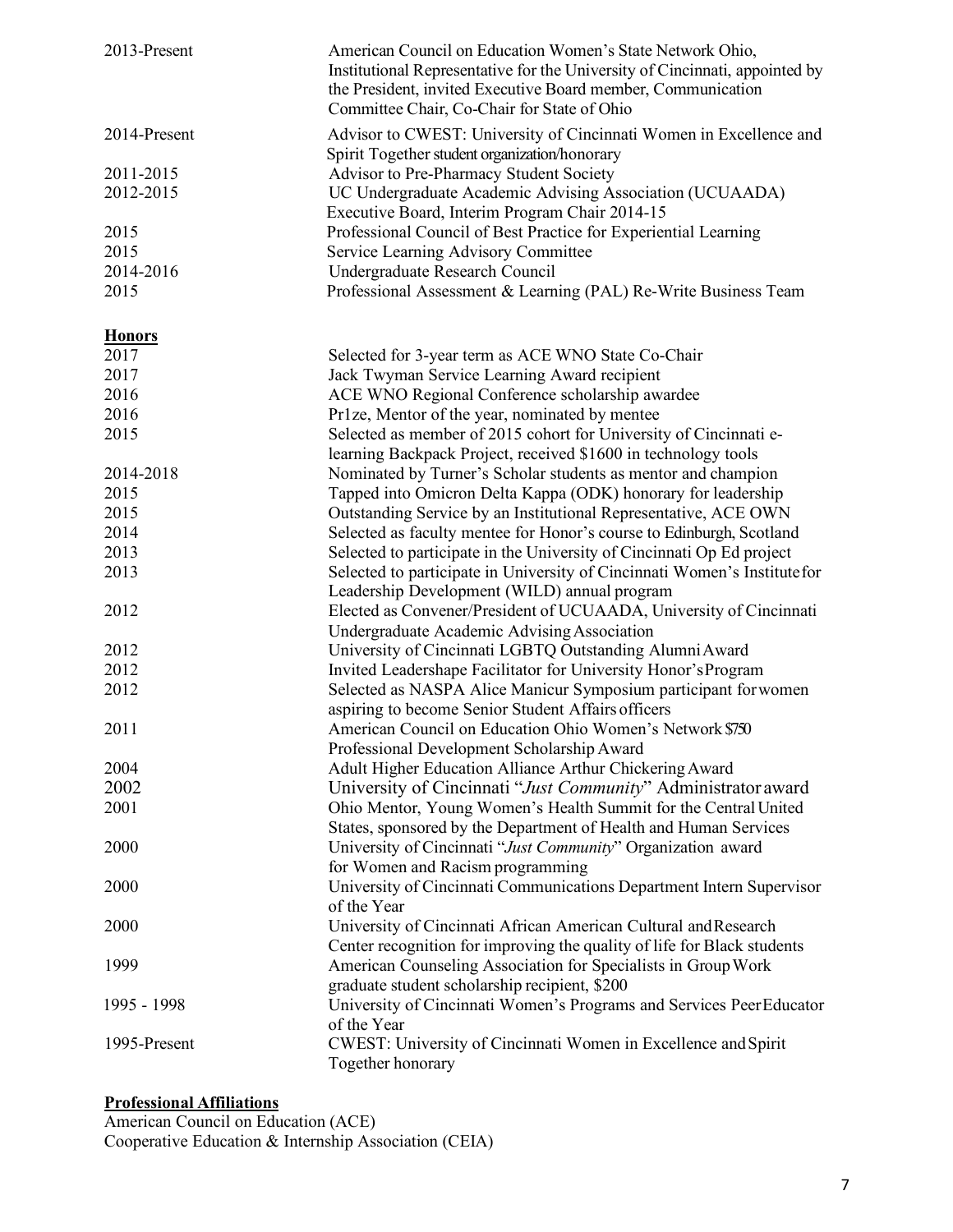Ohio Cooperative Education Association (OCEA) American Association of Colleges & Universities (AAC&U) International Leadership Association (ILA) National Academic AdvisingAssociation (NACADA) National Association of Advisors for the HealthProfessions (NAAHP) Central Association of Advisors for the Health Professions (CAAHP) National Association of Student PersonnelAdministrators (NASPA) University of Cincinnati Academic, Administrative andProfessional Women (AAPW) University of Cincinnati Association of Administrators, Managers, and Professionals (UCAAMP) Mortar Board Senior Honor Society, UC Chapter Advisor, 2010-13 National Association of Graduate AdmissionsProfessionals (NAGAP) American Educational Research Association (AERA) American College Personnel Association (ACPA) American Counseling Association (ACA) Kappa Delta Sorority

**Refereed Presentations and Posters**

| <u>Referènd i resentations and I osters</u> |                                                              |
|---------------------------------------------|--------------------------------------------------------------|
| 2018                                        | Becoming a Healthcare Professional, NAAHP National           |
|                                             | Meeting                                                      |
| 2018                                        | Fostering Equity, Inclusion, Social Justice in Global Health |
|                                             | <i>Experiences</i> , UC Inclusive Excellence Conference      |
| 2017                                        | Nevertheless, She Persisted: Faculty Taking a Stand for      |
|                                             | Equity & Inclusion, ACE Women's Network Ohio                 |
| 2017                                        | Becoming a Healthcare Professional, Ohio Cooperative         |
|                                             | <b>Education Association</b>                                 |
| 2017                                        | Jumpstart Your Professional Development: Resumes and         |
|                                             | Cover Letters, Louis Stokes Alliance for Minority            |
|                                             | Participation, LSAMP conference                              |
| 2017                                        | Transformative Experiential Learning, CEIA annual            |
|                                             | conference                                                   |
| 2017                                        | Cross Cultural Care: Teaching a Person-Centered              |
|                                             | Approach Using the Quality Interactions e-Learning Course    |
|                                             | with Pre-Health Students, UC Inclusive Excellence            |
|                                             | Conference                                                   |
| 2017                                        | Transformative Experiential Learning roundtable, AAC&U       |
|                                             | Annual conference                                            |
| 2016                                        | Invited panelist Teaching for Equity & Inclusion, UC         |
|                                             | CET&L                                                        |
| 2016                                        | Race-Conscious Leadership, ACE Women's Network Ohio          |
| 2016                                        | Integrating Social Justice Teachings into Pre-Health         |
|                                             | Advising, UC Advising Conference                             |
| 2016                                        | Integrating Social Justice Teachings into Pre-Health         |
|                                             | Advising, NAAHP National Meeting, poster and concurrent      |
|                                             | session                                                      |
| 2016                                        | Research Design for Health Professions Advisors, NAAHP       |
|                                             | National Meeting                                             |
| 2016                                        | Group Reflection for Post-Co-Op Experiences: Frameworks      |
|                                             | to Enhance Student Learning roundtable, OCEA Annual          |
|                                             | Conference                                                   |
| 2016                                        | Race-Conscious Leadership, UC Diversity Conference           |
| 2015                                        | Spanning Borders: A Social Justice Model of Leadership       |
|                                             | and Professional Development, International Leadership       |
|                                             | Association                                                  |
| 2015                                        | YP's and OG's: Young Professionals & Old Gangsters Talk      |
|                                             | About Women's Leadership, ACE Women's Network Ohio           |
|                                             |                                                              |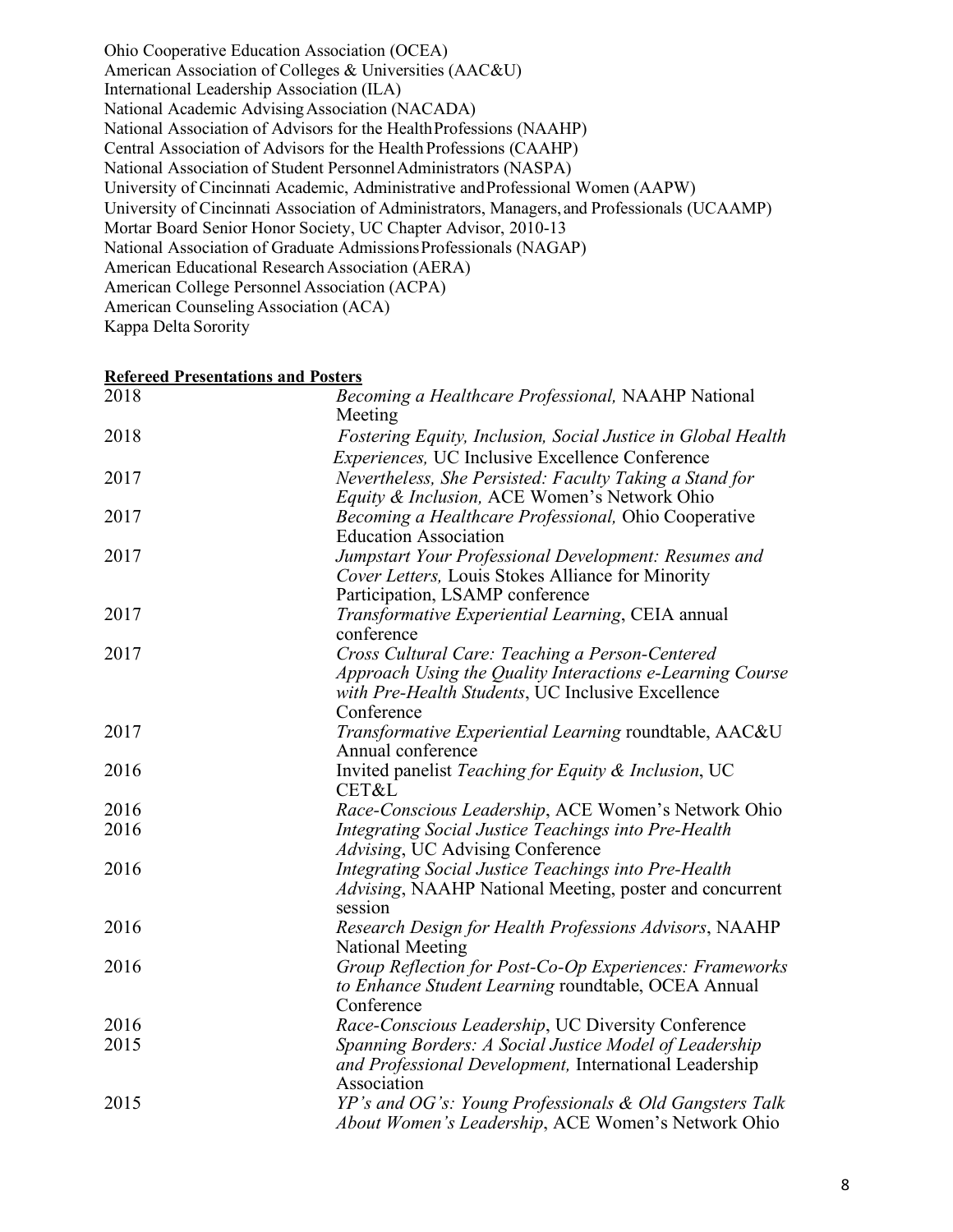| 2015 | Innovative Collaboration for Pre-Health Students: From<br>Start to Finish, UC Advising Conference        |
|------|----------------------------------------------------------------------------------------------------------|
| 2015 | A Social Justice Perspective on Professional Development:<br>Theory to Practice, LSAMP conference at OSU |
| 2015 | Health Professions Education Research: How We Teach                                                      |
|      | and How We Learn. UC College of Medicine research week                                                   |
|      | poster                                                                                                   |
| 2015 | A Social Justice Perspective on Professional Development:                                                |
|      | Theory to Practice, OSU National Conference on Diversity,                                                |
|      | Race and Learning                                                                                        |
| 2015 | Research Design for Health Professions Advisors, CAAHP                                                   |
|      | opening plenary and poster                                                                               |
| 2015 | A Social Justice Perspective on Professional Development:                                                |
|      | Theory to Practice, UC Diversity Conference                                                              |
| 2014 | Oh the Places You'll Go: UC Advisors Study Abroad, UC                                                    |
|      | <b>Advising Conference</b>                                                                               |
| 2014 | Building a Culture of Evidence: Assessment and Pre-<br>Professional Advising, NAAHP National Meeting     |
| 2014 | In House Professional Development: How to Develop an                                                     |
|      | Undergraduate Academic Advising Association on Your Campus,                                              |
|      | <b>NAAHP</b> National Meeting                                                                            |
| 2014 | White Privilege and Responsibility: Showing Up to Discuss                                                |
|      | Racismon UC's Campus and Beyond, University of Cincinnati                                                |
|      | Diversity Conference                                                                                     |
| 2013 | ACE OWN: Connecting Ohio Women in Higher                                                                 |
|      | <i>Education</i> , UC Women's Initiative Network (WIN)                                                   |
|      | Brown Bag                                                                                                |
| 2013 | Integrating Social Justice and Academic Advising, UC                                                     |
|      | <b>Advising Conference</b>                                                                               |
| 2013 | Advising Students on Writing Their Personal Statement:                                                   |
|      | Workshop Design, Poster, Central Region Health Professions                                               |
|      | <b>Advising Conference</b>                                                                               |
| 2013 | Integrating Social Justice and Academic Advising,                                                        |
|      | University of Cincinnati Diversity Conference                                                            |
| 2012 | Leadership Journeys: Lessons from UC Women,                                                              |
|      | University of Cincinnati Diversity Conference                                                            |
| 2012 | Student Involvement: Translating It into Big Time Success,                                               |
|      | University of Cincinnati Student Activities & Leadership                                                 |
|      | Development Student Leadership Conference                                                                |
| 2011 | Your Own Life Signifies: Personal Narratives and                                                         |
|      | <i>Implications for Diverse Groups</i> , University of Cincinnati                                        |
|      | Diversity Conference                                                                                     |
| 2009 | Weight Matters: The Experience and Meaning of Body Image                                                 |
|      | Among African American Sorority Women, Union Institute &                                                 |
|      | University 8th Semi Annual Residency Conference, focus on                                                |
|      | "Power"2008                                                                                              |
| 2008 | From Margin to Center: Moving Away from Privileged Models                                                |
|      | of Leadership Towards Multiple Ways of Knowing,                                                          |
|      | International Leadership Association Annual Conference                                                   |
| 2002 | Life Medicine: Wisdom for Extraordinary Living,                                                          |
|      | American College Personnel Association Annual                                                            |
|      | Conference                                                                                               |
| 2002 | White Women Developing Anti-Racist Identities, University of                                             |
|      | Cincinnati Women's Leadership Conference                                                                 |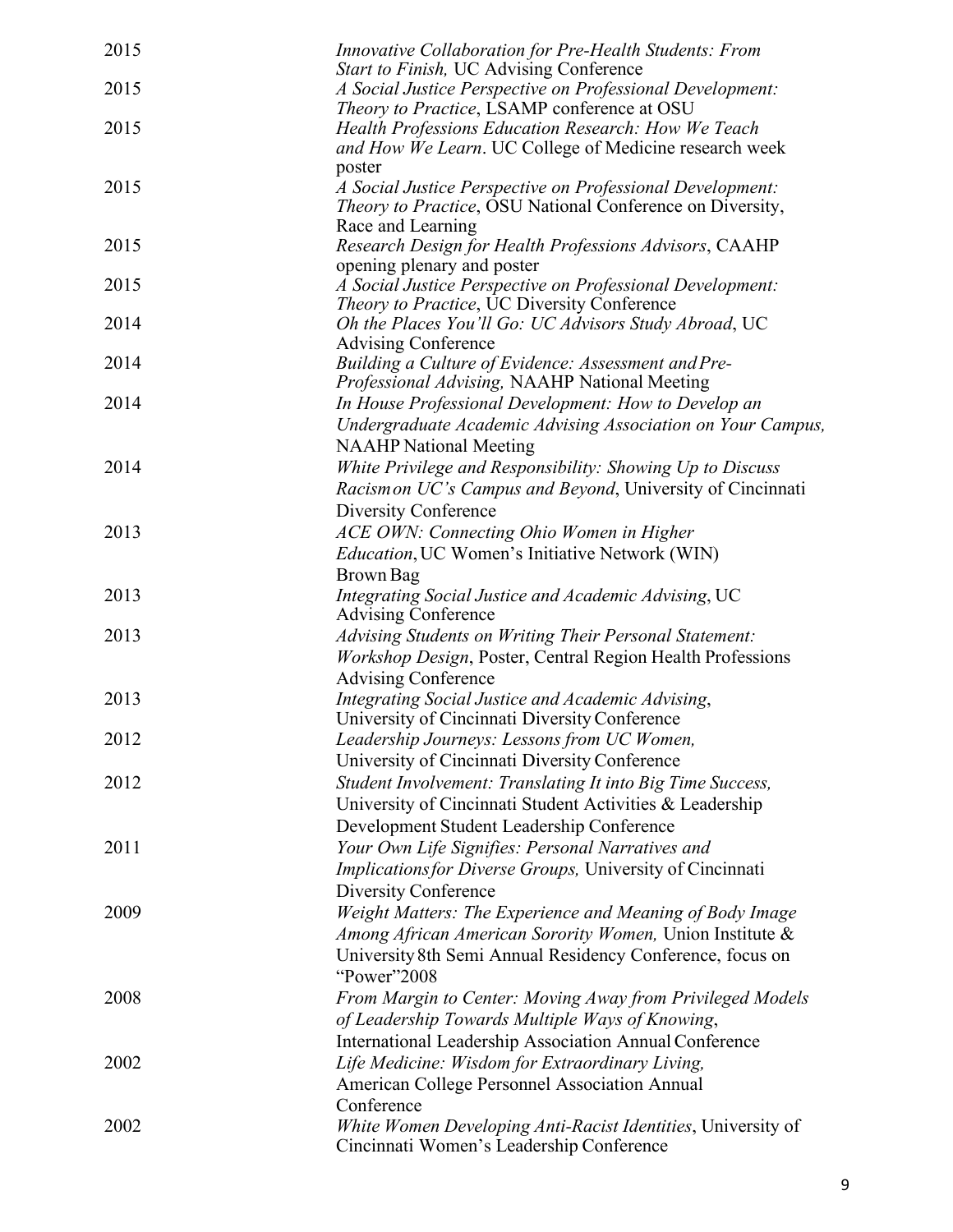| 2001                             | White Women Dismantling Racism, University of Cincinnati                                                                                                            |
|----------------------------------|---------------------------------------------------------------------------------------------------------------------------------------------------------------------|
|                                  | Women's Leadership Conference                                                                                                                                       |
| 2001                             | White Privilege Awareness and Anti-Racist Identities,                                                                                                               |
| 2001                             | Ohio College Personnel Association 25 <sup>th</sup> Conference<br>White Privilege Awareness and Anti-Racist Identities, Chi                                         |
| 2001                             | Sigma Iota Counseling Honorary Annual Symposium<br>Stress Management, University of Cincinnati Student                                                              |
|                                  | Organizations & Activities Student Leadership Conference                                                                                                            |
| 2000                             | Valuing Differences, University of Cincinnati Student<br>Organizations & Activities Student Leadership Conference                                                   |
| 2000                             | Being a Healthy Leader, University of Cincinnati Student<br>Organizations & Activities Student Leadership Conference                                                |
| 2000                             | The Professional is Personal: Connecting and Making Peace<br>with Your Own Body Image, Penn State, 6 <sup>th</sup> Annual Eating<br>Disorders on Campus Conference. |
| <b>Invited Keynote Addresses</b> |                                                                                                                                                                     |
| 2015                             | Invited to provide keynote remarks on Scholarship, Leadership,<br>Spirit, and Sincerity at CWEST annual Red Rose Banquet                                            |
| 2013                             | Leadership Journeys: Lessons from UC Senior Women<br>Administrators, Invited plenary ACE Ohio Women's Network<br><b>Annual Conference</b>                           |
| 2013                             | Why Get Involved? Invited keynote remarks, Women's Connect<br>conference sponsored by University of Cincinnati Student Government                                   |
| 2013                             | Invited to provide keynote remarks on Women's Leadership at<br>University of Cincinnati All Sorority Workshop                                                       |
| 2013                             | Selected as Emerging Leaders in Student Affairs professional<br>development colloquium speaker on Excellence in Assessment                                          |
| 2013                             | Invited to provide keynote remarks on Scholarship, Leadership, Spirit,<br>and Sincerity at CWEST annual RedRose Banquet                                             |
| <b>Professional Development</b>  |                                                                                                                                                                     |
| 2018                             | Gallup Strengths Certified Coach                                                                                                                                    |
| 2017                             | Intercultural Development Inventory Qualified Administrator                                                                                                         |
| 2017                             | Gallup Successful Strengths Coaching Workshop                                                                                                                       |
| 2017                             | Gallup Strengths in Teaching: StrengthsQuest Workshop                                                                                                               |
| 2015                             | UC Faculty Technology Showcase                                                                                                                                      |
| 2015, 2016                       | Academy of Fellows for Teaching and Learning Teaching<br>Showcase                                                                                                   |
| 2015                             | Teaching and Learning in the New Blackboard                                                                                                                         |
| 2014                             | AAUP New Faculty Welcome and Contract Q &A                                                                                                                          |
| 2014                             | CET&L New Faculty Institute and Orientation                                                                                                                         |
| 2013, 2015                       | Central Association for Health Professions Advisors<br>Conference                                                                                                   |
| 2012-2017                        | ACE Ohio Women's Network Annual Conference                                                                                                                          |
| 2012-2013                        | National Academic Advising Association AnnualConference                                                                                                             |
| 2012, 2014                       | National Association for Health Professions Advisors                                                                                                                |

National Conference 2012 Manuscript Reviewer, Journal of Black Studies Mortar Board National Conference, LEAD: Student Organization Advisor Certification 2010 Reaching Young Alumni Key Building Blocks for Lifelong Relationships 2010 Diversity Recruitment Training Institute, UC Career Development Center 2010 University of Cincinnati Diversity Conference<br>2008 Technology and Education: Baby Boomers to 1 Technology and Education: Baby Boomers to Net Generation Students, Southwestern Ohio Council for Higher Education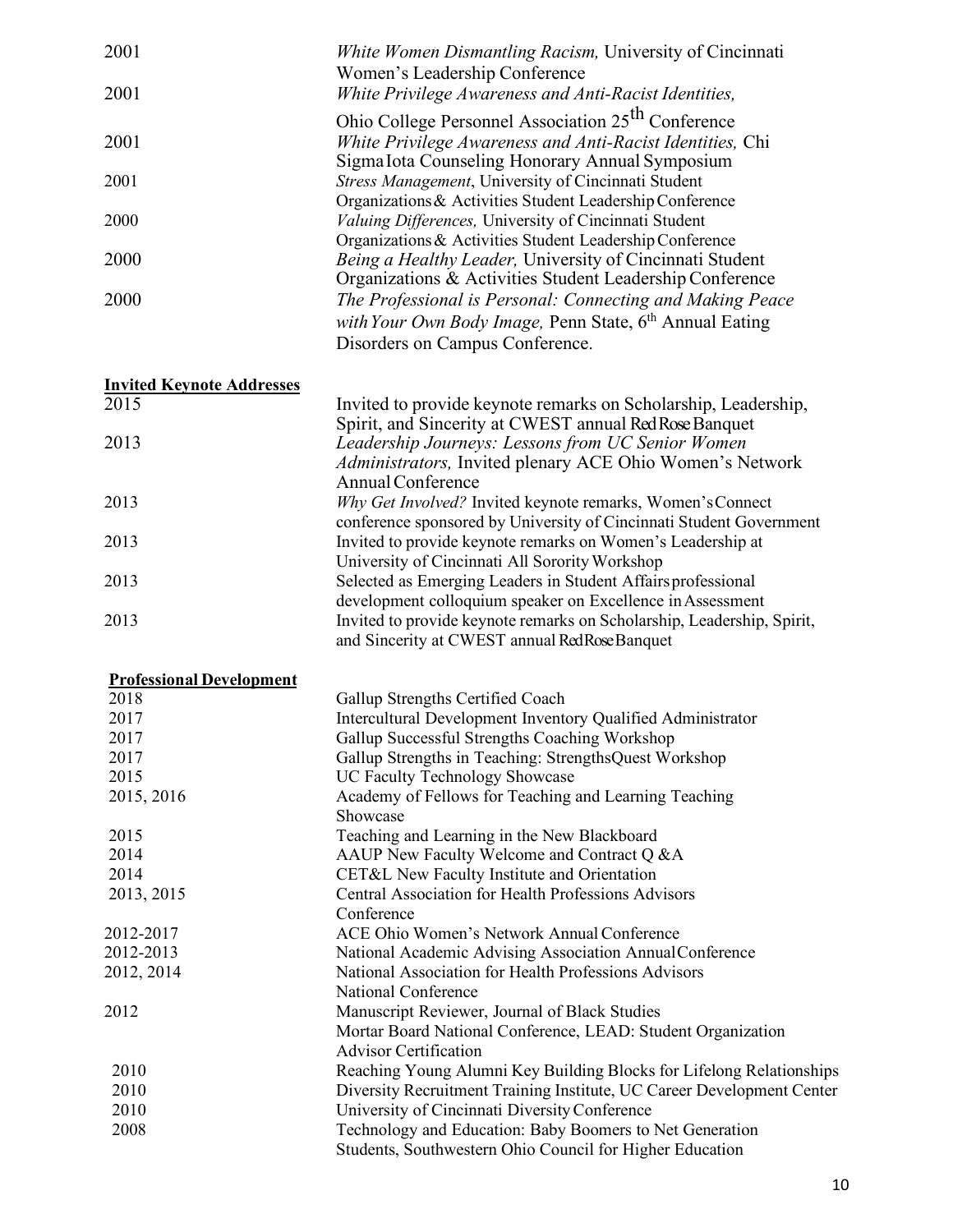|      | (SOCHE)                                                         |
|------|-----------------------------------------------------------------|
| 2006 | Frontiers in Enrollment Management with Robert Sevier and Lloyd |
|      | Thacker, SOCHE                                                  |
| 2006 | On-Line Education: It Takes a Team with Michael G. Moore, SOCHE |
| 2005 | Pilates Certification, Wellness Connections                     |
| 2004 | Departments That Work with Jon Wergin, SOCHE                    |
| 2004 | <b>Adult Higher Education Alliance Annual Conference</b>        |

### **Publications**

Selzer, R., Shannon-Baker, P., & Black, C. (forthcoming 2018). Sharing experiences and taking responsibility: White faculty and staff working toward racial justice. *Experience Magazine*.

Selzer, R. & Foley, T. (forthcoming 2018). Implementing grassroots inclusive change through a cultural audit. *Qualitative Research in Organizations and Management.*

Selzer, R. & Robles, R. (forthcoming 2018). Every woman has a story to tell: Experiential reflections on leadership in higher education. *NASPA Journal About Women in Higher Education.*

Selzer, R., Howton, A, & Wallace, F. (May 2017). Rethinking women's leadership development: Voices from the trenches. *Administrative Sciences. Special Issue: Perspectives on Women's Higher Education Leadership from around the World.* Available at: http://www.mdpi.com/2076- 3387/7/2/18

Selzer, R., Evans-Phillips, J. & Johnson, M. (October 2017). Stepping up to talk about race: Race conscious leadership in higher education. *Women in Higher Education.* Available at: http://onlinelibrary.wiley.com/doi/10.1002/whe.20487/abstract

Selzer, R., Foley, T. Geiger, K (Spring 2017). A social justice perspective on professional development and work-integrated Learning: Transformative experiential learning (TEL. *Experience Magazine*. Available at: http://www.ceiainc.org/wpcontent/uploads/2017/03/CEIA\_Experience\_Spring2017\_Partial.pdf

Selzer, R. (May 4, 2017). Professional development meets course credit. *ExploreHealthCareers.org* invited blog post. Available at: https://explorehealthcareers.org/professional-development-meets-course-credit/

Selzer, R. (September 2016). Integrating social justice teachings into pre-health advising. *The Advisor*. Available at: http://www.naahp.org/Publications/TheAdvisorOnline.aspx

Selzer, R. (2016). Conflicting identities, work-life challenges, and stereotype threat among divorced catholic feminist mothers. In K. C. Mansfield, A.D. Welton, & P.L. Lee (Eds) *Identity intersectionalities, mentoring and work-life (im)balance: Educators (re)negotiate the personal, professional, and political*, pp. 25-37. Charlotte, NC: Information Age Publishing, Inc. Available at: http://www.infoagepub.com/products/Identity-Intersectionalities-Mentoring-and-Work%E2%80%93Life-(Im)Balance

Selzer, R. (September 2014). Building a Culture of Evidence: Assessment and Pre-Health Advising. *The Advisor.* 34*(3).* Available at: http://www.naahp.org/Portals/2/OtherImages/TheAdvisor/Articles/34-3-07.pdf

Selzer, R. (2014). Standing upright: Stop asking me to lean in. Availableat: https://medium.com/p/5da6b784ae16 and http://www.wcpo.com/news/opinion/op-ed/columnuc-professor-says-stop-telling-me-to-lean-in-isnt-it-enough-that-im-standing-upright